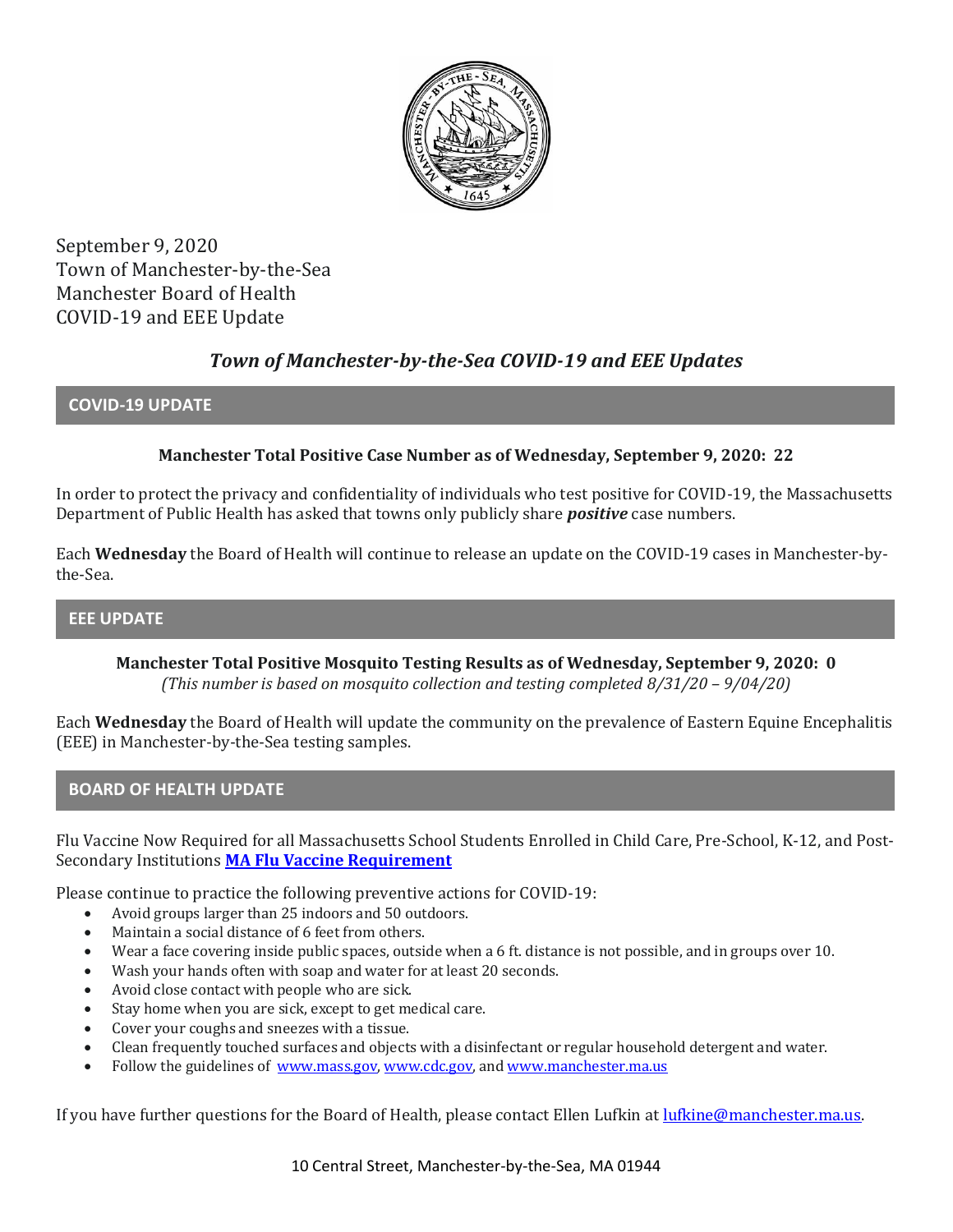

#### **MANCHESTER-BY-THE-SEA COMMUNITY UPDATES**

- *NEW!* Manchester Beach Update: All Manchester beaches will remain open to *residents only* through October 15th. The Parks and Recreation Department and the Manchester Police Department will continue to staff Singing Beach on weekends and on warmer weekdays. Parking stickers and beach tags will be required to access the beach during this time. The bath house is now closed, and port-a-lets are available in the parking lot. Tucks Point bathrooms will remain open through October 15th.
- *NEW!* 9-11 Remembrance Service: Friday, September 11<sup>th</sup> at 9:45 a.m. outside at the Manchester Fire Department. The public is welcome to attend but please wear a mask and maintain proper social distance.
- *NEW!* A license is required to operate in-home "learning pods" for K-12 students in MA. Please contact the Selectmen's Office for more information. To read the official guidance please visit [Governor Baker's Order](https://www.mass.gov/doc/august-28-2020-supporting-parents-with-children-in-remote-learning/download)  [on Childcare During School](https://www.mass.gov/doc/august-28-2020-supporting-parents-with-children-in-remote-learning/download) and [Guidance from EEC and DECE.](https://eeclead.force.com/resource/1598716186000/CareOptions)
- Manchester Parks and Recreation Department is offering a variety of after school activities for MBTS kids this fall. Visit their website at **MBTS Parks & Rec Programs** to register.
- Recreational Boating Update: The MA Department of Energy and Environmental Affairs (EEA) issued an amendment to the MA Phase 3 Recreational Boating Guidelines. All users while on boat ramps, docks and piers shall follow social distancing. Rafting-up or tying-up of boats is limited to **no more than 3 vessels**.
- Governor Baker issued a Community Level Data Map to help keep residents informed about COVID-19. [COVID-19 Community Map](https://www.mass.gov/info-details/community-level-covid-19-data-reporting)
- On August 11, 2020, Governor Baker reduced the outdoor gathering limit to 50 people. The indoor gathering size limit remains at 25[. Mass.gov](https://www.mass.gov/news/baker-polito-administration-announces-new-initiatives-to-stop-spread-of-covid-19)
- A face covering is required in groups larger than 10.
- Restaurants may only serve alcohol on-site if accompanied by orders for food prepared on-site.
- The Manchester Essex Regional School District School Committee voted to begin school on September 16, 2020 with remote learning.
- A Travel Order is in effect per order of the Governor. Please read requirements on traveling to and from Massachusetts. [MA Travel Order.](https://www.mass.gov/info-details/covid-19-travel-order)
- Travel Order Complaints: Mass DPH announces complaints related to the Governor's Travel Order are to be directed t[o DPH.COVID.Complaints@mass.gov](mailto:DPH.COVID.Complaints@mass.gov)
- COVID-19 testing site[s COVID-19 Interactive](https://memamaps.maps.arcgis.com/apps/webappviewer/index.html?id=eba3f0395451430b9f631cb095febf13) Map of Testing Sites
- Business & Workplace Complaints: Residents or employees who wish to take steps to report a business or workplace that is non complaint with reopening standards and protocols may contact: Department of Labor Standards (DLS[\) safepublicworkplacemailbox@mass.gov,](mailto:safepublicworkplacemailbox@mass.gov) COVID-19 Hotline 211 or the Manchester Board of Health [BOH Complaint Form](http://manchester.ma.us/DocumentCenter/View/3282/Board-of-Health-Complaint-Form-2020)